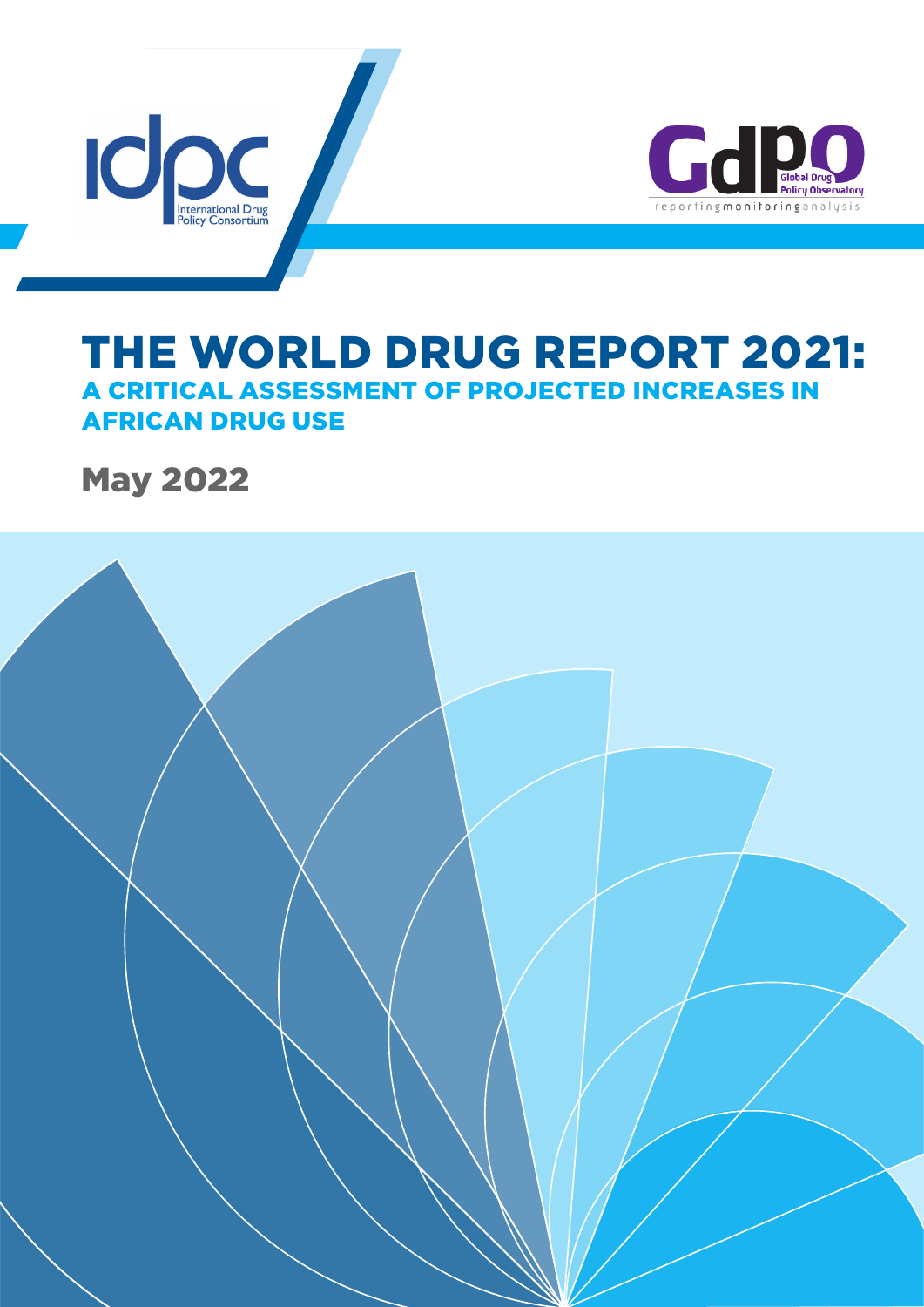# **Key points**

The *2021 World Drug Report* provides a comprehensive analysis of trends in global drug markets, including production, trafficking, consumption and health consequences within the context of COVID-19, and highlights current and future impacts of the pandemic on drug market dynamics. An interesting component of the 2021 Report is the projected increase in the population of people who use drugs by 2030, in particular as it relates to the African continent. As shown in the *Report* and the Methodological Annex, the projection is based on limited and uncertain data. In this critique, we analyse the limitations of the data and methodologies, and explore the implications of the estimate for drug policy in Africa.

It is to the credit of the United Nations Office on Drugs and Crime (UNODC or Office) that the limitations of the data used in the estimate is acknowledged and readers are cautioned to view the figures as a projection rather than an accurate forecast. Nevertheless, the true nature of the figure remains obscured by its eye-catching and media friendly representation in the *Report*. Further, the figure could take on a life of its own and, following media representations, could be regarded as absolute, instead of a complex estimate.

In terms of the type of data collected, while there has been a welcome increase in attention given to the health consequences of drug use in recent years, a strong case can be made that there remains a preoccupation with scale and flows rather than a more nuanced focus on harm, including those that are generated by drug policies. Such a consideration is particularly relevant when, and in view of this year's focus on projected figures for African drug use, drug policy is considered within the context of achievement of the Sustainable Development Goals (SDGs) and UN human rights norms more generally.

Importantly, while drug use estimates in Africa are useful for awareness raising and decision-making, the figures can be unhelpful in optimising drug policy since they do not distinguish between types of substances used and between problematic and non-problematic drug use. Given the tendency to conflate drug use in Africa (and elsewhere) with harms, while ignoring its social and health benefits especially for marginalised youth on the continent, estimates that fails to adequately capture the nuances and complexity of drug use could easily be used to bolster support for failed drug policies.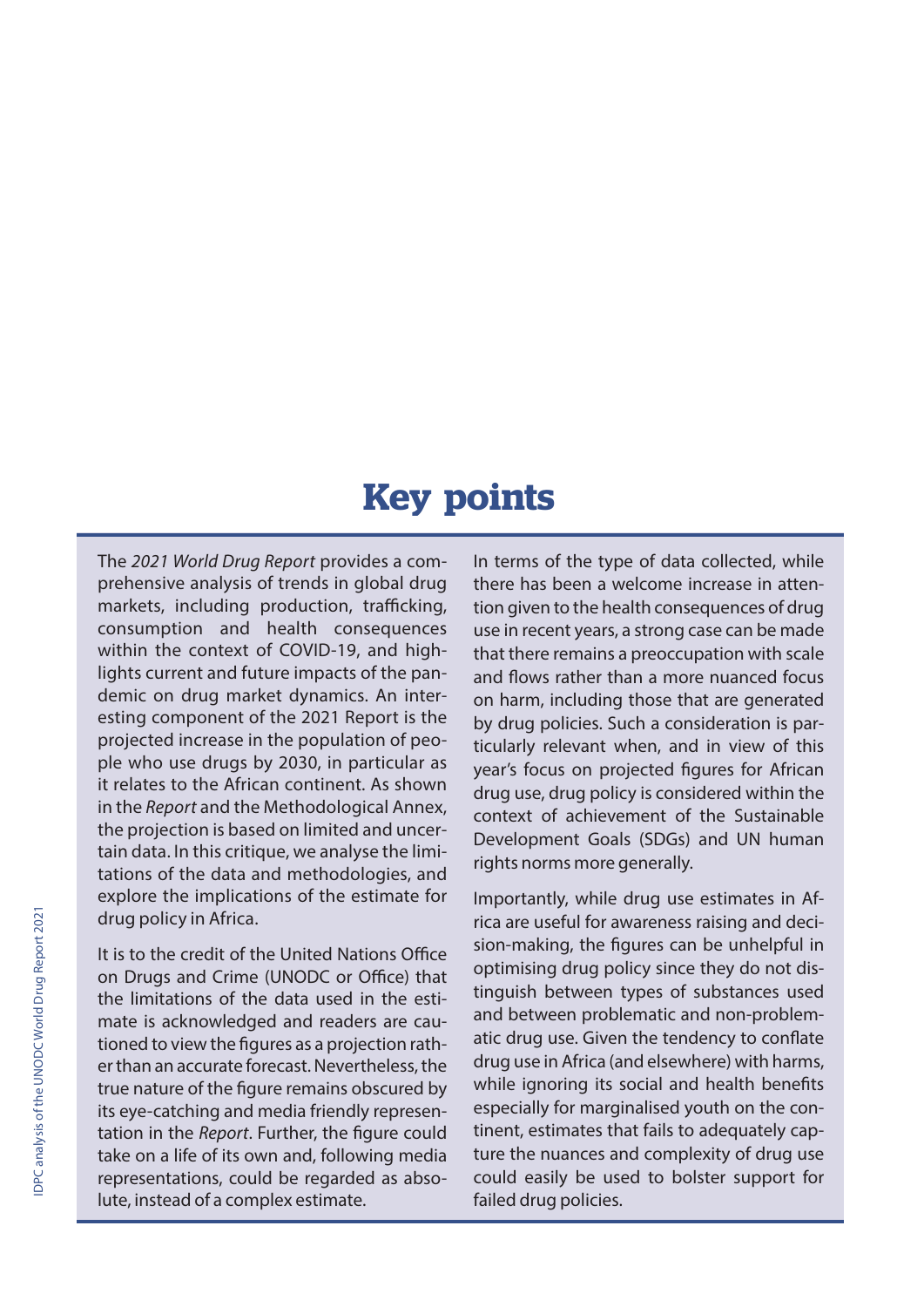#### **Introduction**

As in previous years, the *2021 World Drug Report*, 1 published by the UNODC provides a comprehensive analysis of different aspects of what is referred to as the 'world drug problem'. In some ways building on the 2019 Report,<sup>2</sup> the Report deems the impact of COVID-19 on drug markets, which it says will be felt for a while, as an issue worthy of special attention. Following the overall summary provided in Booklet 1, Booklet 2 offers an 'overview of the global demand for and supply of drugs'. This includes the extent of drug use and its health impacts, trends in 'drug use disorders', drug treatment demand, and, on the supply side, the extent of illicit crop cultivation, and trends in drug production and trafficking, including over the internet. Booklet 3 provides an overview of the cannabis and opioids markets, including an intriguing highlight on the concomitance of increase in the potency of cannabis and low perception of risk among adolescents. Booklet 4 then provides an analysis of the cocaine and Amphetamine-Type Stimulants (ATS) markets, including their manufacture and trafficking at global and regional levels.

After roughly two years of grappling with the wideranging impacts of COVID-19, it is now possible to undertake at least an initial assessment of its impact on drug markets. Booklet 5, therefore, offers an analysis of the impact of the pandemic on drug production, trafficking, retail distribution, and drug supply on the internet. It highlights the resilience of drug markets and how they have recovered from the impacts of the pandemic as well as the implications of containment measures on the patterns and health effects of drug use, particularly cannabis and sedatives. The Booklet also offers insight into the provision and uptake of drug prevention and treatment services during the pandemic as well as innovations in service delivery spurred by COVID-19. These include the use of telemedicine, dispensing of sterile injecting equipment and opioid agonist medication via vending machines, and the provision of take-home doses covering extended periods. These innovations added a positive twist to a sombre analysis.

An interesting feature of the *2021 Report,* is the 'Special Points of Interest' section within Booklet 1. Among a range of issues given prominence in this section is drug use in Africa, specifically the findings that – simply because of demographic changes – the number of people who use drugs in the region is projected to rise by an astonishing 40% by 2030. As is afforded top line billing in Booklet 1 and unpacked in more detail elsewhere, particularly in Booklet 2, this equates to a projected increase in the estimated number of people (age 15-64) who use drugs in Africa from 60 million in 2018 to a staggering 86 million. The UNODC explains that 'Although a rise in people who use drugs is predicted across the world, it is likely to be particularly pronounced in Africa because the population is younger, and drug use is higher among young people than old people'. 'Moreover', it continues, 'the population of Africa is projected to grow more quickly than that of other regions'; a projection influenced, among other things, by its low-income status and related upward trends in urbanisation. Here, in exploring the UNODC's analysis of trends of drug use in Africa, we focus on the uncertainty surrounding the data upon which projections are based and the related policy implications.

# **Projections and associated factors**

The *Report* notes in general terms how increases in populations most at risk of drug use is highest in World Bank-defined low-income countries (with a projected increase of 43%).<sup>3</sup> The positive correlation between urban growth and drug use is put down to several underlying factors. Specifically, that 'an increase in drug use may not necessarily result from urbanization in itself, but rather from widespread poverty, unemployment or criminality, which may be associated with some urban areas.<sup>4</sup> Moreover, with UN research showing that expected growth in the urban population is projected to be 'significantly higher in low-income countries than in high income countries',<sup>5</sup> Africa understandably becomes an increasing point of concern. Consequently, the *Report* concludes, a combination of factors including age structure (what has been termed elsewhere a 'Youthquake<sup>'6</sup>), the trend towards convergence in prevalence of drug use among men and women, income levels and urbanisation make the region particularly vulnerable to an increase in the number of people who use drugs by the end of this decade.

It should come as no surprise that the target date for achieving the SDGs,<sup>7</sup> especially Target 3.5 regarding 'strengthening the prevention and treatment of substance abuse',<sup>8</sup> is selected as the end point of the overall exercise to generate global projections of drug use of which Africa emerges as a key region of concern. With the stated aim of assisting 'drug service providers in different regions to consider the order of magnitude of potential efforts to meet target 3.5', the UNODC points out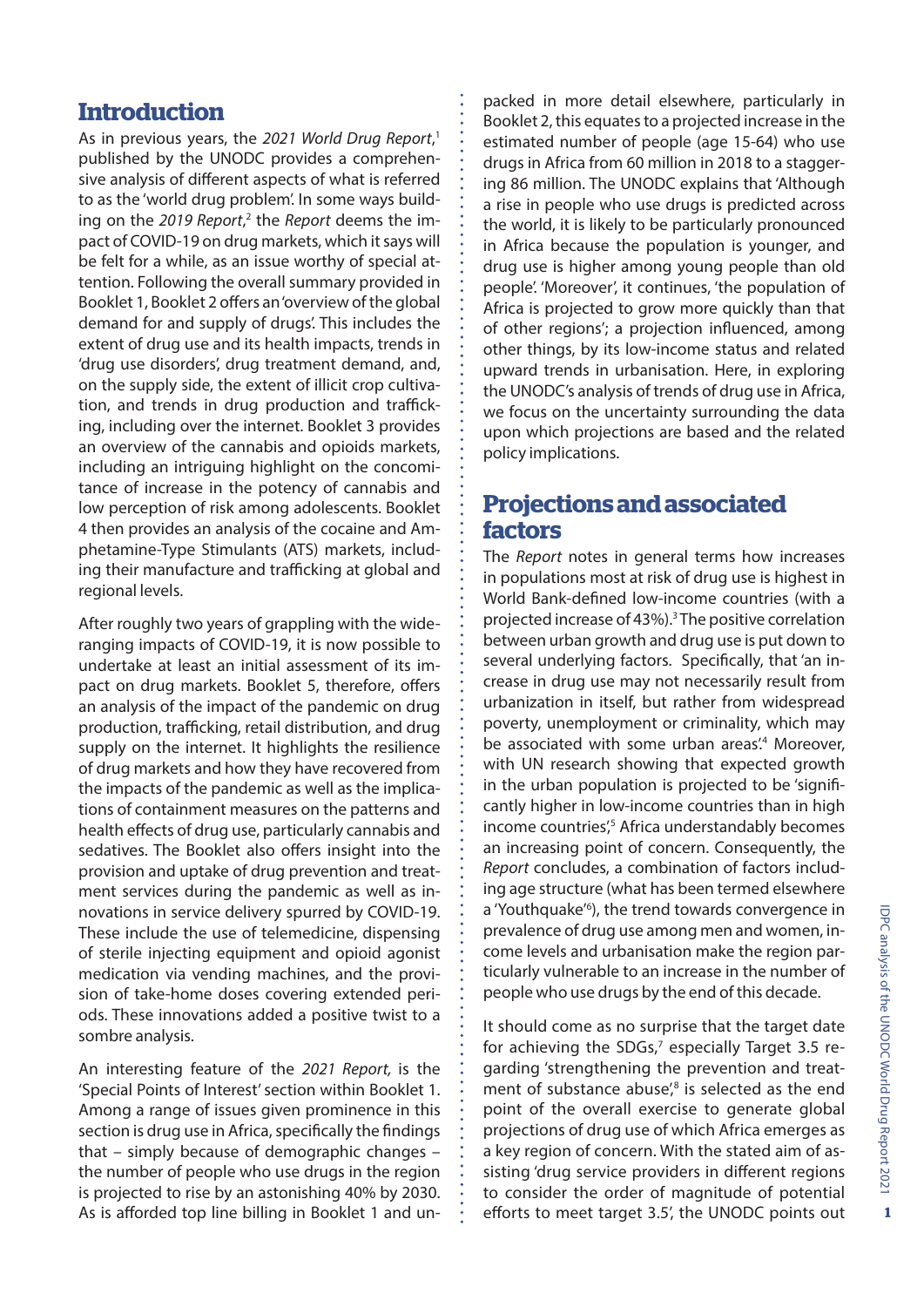the existence of a multitude of factors influencing trends in drug use. With this in mind, the size and composition of the global population are seen to be 'perhaps the only elements that can be easily considered to anticipate the global extent of drug use in the future'. Even here, however, it is stressed that 'while population growth definitely matters, it may not be the main driver of change in the number of people expected to use drugs by 2030'. Other acknowledged contributing factors include changes in legislation and implementation, changes in service provision, as well as changes in youth culture and risk perceptions. The possible impact of COVID-19 is also noted. As a result, within parts of the *Report*, if not explicitly in the 'Special Points of Interest' section or indeed the Executive Director's Preface, readers are quite rightly cautioned to view the analysis and associated estimated figures as a projection rather than an 'accurate forecast of future drug use'. This reflects a welcome trend in recent years for the UNODC to acknowledge the high levels of uncertainty involved in any attempt to fully understand the expanding and increasingly dynamic nature of illicit drug markets.

#### **Data limitations**

While this is the case, what remains largely unexplored in the five Booklets comprising the *2021 World Drug Report* is an additional layer of uncertainty that accompanies the foundational figures upon which Africa's eye-catching projected increase in drug use is based. For this, it is necessary to delve into the online Methodological Annex;<sup>9</sup> an often ignored part of the *Report*, particularly in relation to the media-friendly take-home messaging accompanying its launch. As explained in the Annex, while considerable efforts have been made to improve the estimates presented in the *World Drug Report*, 'challenges remain…because of the gaps and varying quality in the available data'. This is particularly so in relation to drug use generally, and within Africa in particular.

Collecting data on 'hidden populations' is highly problematic, even in countries possessing wellresourced and organised data capture systems. Although by no means alone, few African nations fall into this category. Such a reality is reflected in the return and completion rates of the Annual Reports Questionnaire (ARQ), one of the key sources of information upon which the *Report* is based. For example, out of 200 potential respondents for the ARQ for 2019 (including 193 Member States), the UNODC received only 98 replies to the section on the 'Extent and patterns of and trends in drug use'.

This compares with the slightly higher figure of 105 for the Questionnaire section on 'drug crop cultivation, manufacturing, and trafficking'. Overall, however, only 23% of African Member States provided ARQ responses in 2019. It is also worth bearing in mind that the quality of information on drug supply is 'slightly better than that of information provided on drug demand' with the completion rates of the two sections differing. The resultant paucity of data in the region is relevant to our understanding of the projected 40% increase in the number of people who use drugs in Africa.

In looking at 'forces of population changes' and analysing 'how these population changes – ceteris paribus [other things being equal] – would affect drug use at the global level in specific regions', it is unsurprisingly – and arguably unavoidably – acknowledged within the Annex that such an endeavour encountered several substantive methodological challenges. Key among these was that while every year the UNODC publishes estimates of drug use by drug and region, for overall drug use 'only a global estimate' has been provided. As we'll see, current calculations for the Africa figure, therefore, rely on a global 'best estimate' of 'some 269 million people' (the equivalent of 5.4% of the world's population) aged 16-64 using drugs at least once in 2018. As can be seen at various points in the *Report*, this figure is accompanied by a generous range of 166 to 373 million, or between 3.3 and 7.5% of the global population.10

# **Methodological considerations**

These figures are based on several methodological components. Since a strong positive correlation between cannabis use and overall drug use has been identified, the first is predicated on the average proportion of the total population that used cannabis, as 'reported by a number of countries in their national surveys'. The second draws on the aggregate number of people using each of five drug groups (cannabis, opioids, cocaine, amphetamines and ecstasy) 'from a select number of countries'. In this case, the not unreasonable assumption is made that a 'significant' number of people who use drugs consume more than one drug and that these five populations overlap. As is explained, the 'global lower estimate was the lower of the two values obtained from the two approaches, while the upper estimates were the upper value derived from the two approaches'. The 'best estimate' is then calculated from the average of the two values'. 11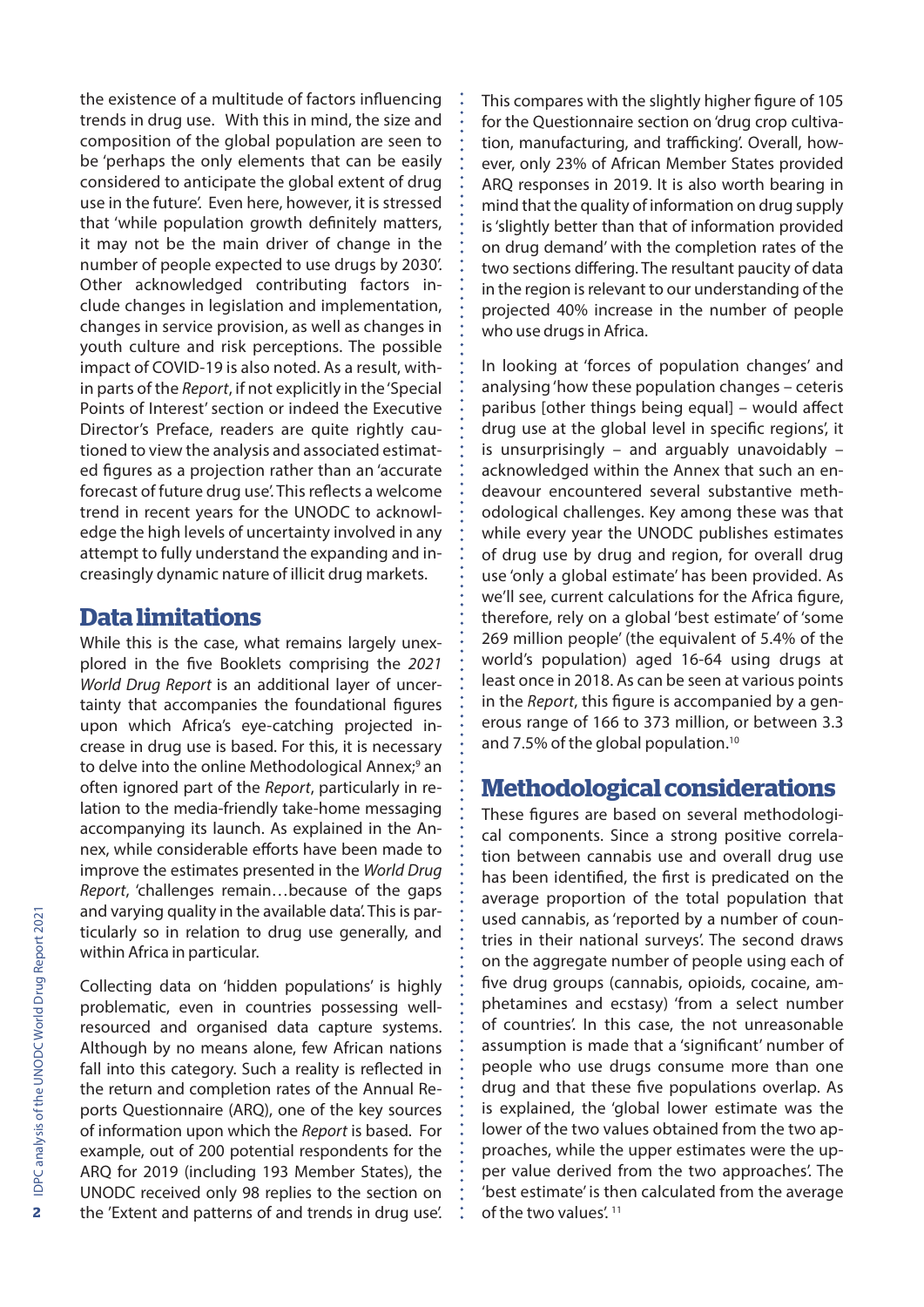Regarding both components, however, it is important not to overlook the fact that the UNODC is necessarily forced to rely on very limited data to generate the ranges and ultimately calculate the 269 million figures. Indeed, although tucked away in the Annex, it is striking that the calculations rely on household surveys from only 29 countries globally. Of these, two are from Africa: Algeria and Nigeria. As the UNODC notes in the Annex in relation to the lower and upper ranges, the 'estimate is obviously tentative given the limited number of countries upon which the data informing' the methodological approaches are based.

With this in mind, the next step in deconstructing 'the global number of drug users to estimates at the regional level', including Africa, relies on the assumption 'that such a breakdown basically followed the distribution of cannabis users at the global level'.12 Consequently, based on regional estimates for 2018, forecast population growth rates from that year to 2030 were applied to estimate the 'likely regional numbers'. As noted earlier, the assumption is made that current prevalence rates will remain static and that increases in the overall number of people who use drugs would be 'merely due to demographic changes'. This is entirely reasonable considering the already complex nature of the exercise. That said, when looking at the calculation of the foundational global figure it is important not to underestimate its fragility and the limited data upon which it is based. As the UNODC points out, 'Ranges have been produced to reflect the considerable uncertainty that arise when data are either extrapolated or imputed'.<sup>13</sup> That is to say, the use of statistical methods to infer unknown values from trends in known data and determine and assign replacement values for missing, invalid or inconsistent data.

Further, it is worth highlighting that the UNODC's analysis of likely changes in the distribution of African people who use drugs by age group due to demographic change is also hampered by a lack of information. In the absence of published baseline data concerning the likely number of people who use drugs by age group in Africa, analysis is forced to rely on the region's most populous country, Nigeria. Here, based on the nation's first ever nationwide drug use survey in 2018,<sup>14</sup> UNODC research provides a detailed distribution of cannabis use by age. This reveals that Nigeria accounted for '15 per cent of Africa's total population or around a fifth' of the region's 'total number of cannabis users in 2018'. With cannabis found to be used by 75% of all people who use drugs in the country, it is 'assumed' by the UNODC that the distribution of use of the drug by age was a 'fair reflection of the overall distribution of drug use by age'. From that position, a decision is made 'that this distribution of drug use by age was also a rather good proxy for overall distribution of drug use by age in Africa'. Once again, therefore, while not questioning the general trend, figures around age distribution need to be considered with some caution due to a reliance on limited data from countries that may not be representative of others in the region and, admittedly necessary, statistical techniques and the use of proxies.

# **From the arcane to the policy relevant**

From some perspectives the preceding discussion may be regarded as somewhat arcane. Both the headline figures – global and those relating specifically to Africa – and the underlying methodological challenges do, nevertheless, raise several important inter-related and policy relevant issues worthy of close attention.

#### **The need for better and different data**

It is difficult to argue with the UNODC's ongoing requests to Member States for an improvement in data capture and reporting. The relative ease of quantifying the cultivation of drug crops has, in close cooperation with the Office, admittedly led to an improvement in national monitoring systems in some countries. These states have seen the development of what the UNODC regards as 'impressive monitoring systems designed to identify the extent of, and trends in, the cultivation' of what are referred to as 'narcotic plants'.<sup>15</sup> Yet, as noted 'there remains significant data limitations on the demand side'. 'Despite commendable progress made in several Member states', the Annex continues, 'far more remains to be done to provide a truly reliable basis for trend and policy analysis and needs assessments'.16 At a more basic level, it is also probably fair to conclude that ARQ return and completion rates for both drug 'demand' and 'supply' could be improved enormously if states engaged with the ARQ process more diligently than is currently the case.

Where Africa is concerned, and as is given prominence in the 'Findings and Conclusions & Policy Implications' of Booklet 1, 'the projected increase in drug use and the continued dynamism of drug markets' are seen to 'demand *regular monitoring* of the drug situation' (original emphasis). More specifically, it is argued that 'States need a major *continental mobilization* to help them define and apply innovative and cost-effective monitoring and as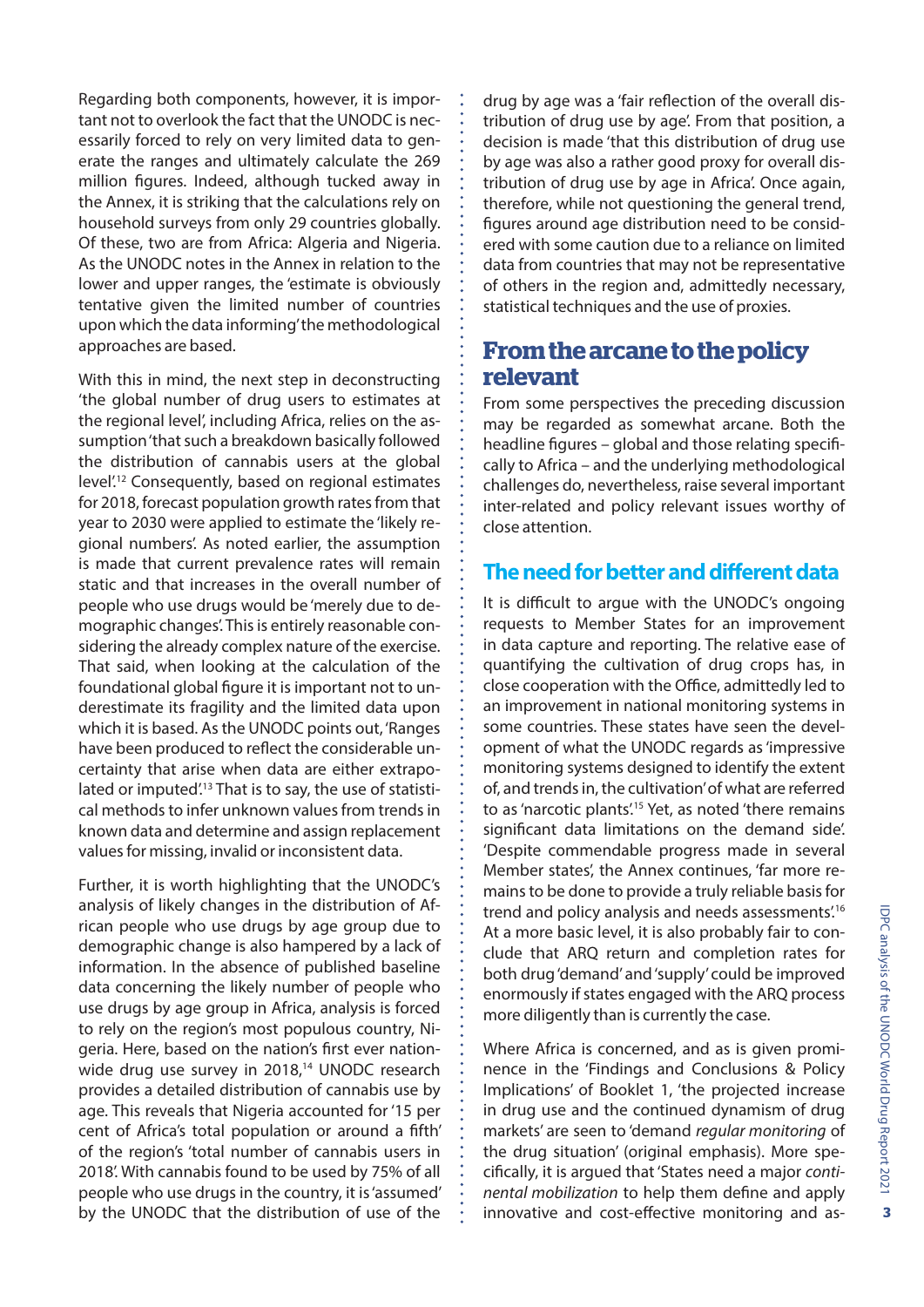sessment systems' (emphasis added). 'This', the Office continues, 'will allow them to produce and use data on drug demand and supply and ensure that national authorities have the information they need to detect emerging trends while they can still be prevented'.17

This is a valid point, and one to which we will return. Nevertheless, without reprising detailed arguments made elsewhere including in various IDPC publications, it is also apposite to reflect on the *type* of data being collected. Even considering the revised and much improved ARQ, questions remain around which aspects of drug markets the UNODC encourages Member States to examine and measure. While there has in recent years been a welcome increase in attention given to the health consequences of drug use, it can be argued that there remains a preoccupation with scale and flows rather than a more nuanced focus on harm, including that generated by some drug policies themselves. Such a consideration is particularly relevant when, as is the case with the Office's focus this year on projected figures for African drug use, drug policy is considered within the context of achievement of the SDGs and UN human rights norms more generally. As argued by the International Expert Group on Drug Policy Metrics in 2018, 'aligning the way we measure and evaluate drug policies with the 2030 Agenda for Sustainable Development will have two clear benefits: 1. It will help overcome many of the limitations of effective drug policies resulting from suboptimal metrics for measuring their impact; and 2. It will help make sure that drug policies enhance rather than hinder, efforts to achieve the SDGs.<sup>18</sup>

#### **Acknowledging uncertainty**

Although presented in most of the *Report* as a 'best estimate' and accompanied – as is statistically appropriate – by the associated ranges (in terms of both numbers of people and percentage of global population aged 15-64) it can be argued that the UNODC should consistently include cautionary details alongside the foundational 269 million figure, or more recent variations thereof. For instance, having opened her Preface with the somewhat reductive phrase 'Drugs cost lives', the UNODC Executive Director, Ms. Ghada Waly, is keen to stress that 'Despite the proven dangers, drug use persists and, in some contexts, proliferates'. 'Over the past year', she continues, '*around* 275 million people have used drugs' (emphasis added). Eye-catching as this is, one might ask whether the qualifier 'around' genuinely captures the degree of uncertainty accompa-

nying the figure. Similarly, while the 40% increase figure for drug use in Africa is presented in Booklet 1 as a projection representing a possible high estimate (it is accompanied by the phrase 'as much as') uncertainty around the figures upon which it is built means that this should also be considered with some caution. To be sure, it is only when diligent readers engage with other parts of the *Report*, specifically Booklet 2 and the Annex,19 that the true nature of the figure becomes clear. For instance, as is noted in Booklet 2, 'On the basis of the assumption of an unchanged overall prevalence of drug use in Africa, population growth alone would result in an increase of 38 per cent in the number of people who use drugs over the period 2018-2030 in the region, to reach a projected 83 million (*range: 49 million-112 million*) in 2030' (emphasis added).<sup>20</sup> When considering the need for impactful messaging and related media accessibility, it is understandable why the UNODC chooses to present digestible and rounded figures within the Preface and Executive Summary; the latter almost certainly being the most read section of the publication. Nonetheless, this approach is accompanied by the risk that the figures take on a life of their own and in many ways, especially after several rounds of media reporting, come to be regarded as fact rather than complicated and ambiguous estimates.

It is known on the basis of extensive research that media representations are capable of producing such effects. Issues are not simply presented in the media; they are 'framed'.<sup>21</sup> In other words, they are presented in ways that not only reduce the complexity of an issue but also resonate with existing underlying schemas among media audiences. In relation to the projected population of people who use drugs, its framing in the media – i.e., the reduction of the complexity of the issue in order to make it more accessible to the audience – may not only contribute to absolutizing a figure that was only an estimate, but could also influence drug policy in terms of 'agenda setting'. Such a situation is reminiscent of the UNODC's effort to put a figure on the worth of the global retail market for illicit drugs. Presented in the *World Drug Report 2005* as US\$ 320 billion, the figure grew in the years that followed to be seen by many, particularly journalists, as definitive rather than speculative.<sup>22</sup> This, in what appeared to be an attempt to sustain political and – crucially – financial support for the Office, may well have been the intention of the former UNODC Executive Director. Writing in the 2005 Report's Preface, Mr Antonio Maria Costa, noted that 'For all the caveats that one may put on such a figure, and the text [of the *Report*] notes them,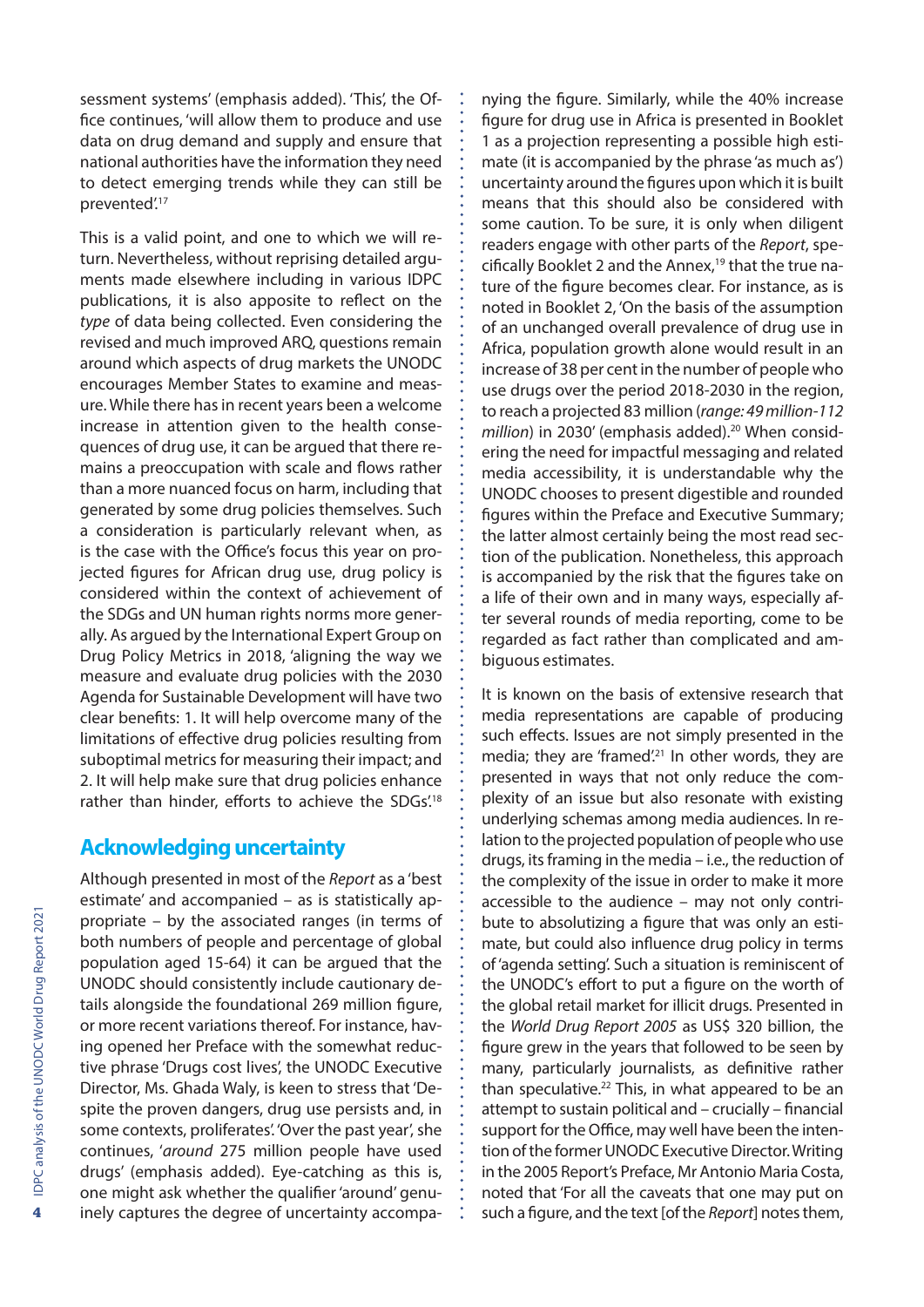it is still larger than the individual GDPs of nearly 90% of the countries in the world. This is not a small enemy against which we struggle. It is a monster.<sup>23</sup>

#### **The utility of drug use data**

Putting aside issues around the scarcity of data and resultant uncertainty, it is pertinent to ask, what do drug use figures in Africa actually tell us? There is much to be said for the UNODC's view that '…there will be an increasing number of people who use drugs in countries where there are fewer resources available for drug prevention or comprehensive drug treatment responses<sup>'24</sup> Yet, while unquestionably useful for raising awareness and alerting national authorities within the region to increasing resource pressures on health-oriented drug policies and interventions, a strong case can be made that such a blunt figure can also be unhelpful to the goal of optimizing drug policy. The category 'drug use', as has been noted elsewhere, 'includes a variety of different consumption behaviours (from the one-time user to dependent daily users)…does not make a distinction between the substances consumed… nor does it make a distinction between problematic and non-problematic use<sup>'25</sup> Moreover, although in no way suggesting that cannabis is innocuous, questions around individual drug-related harm are perhaps especially relevant to discussions around projected drug use in Africa because the substance plays such a critical role in the construction of the final estimated figure.

On this point it is worthwhile recalling the work of Neil Carrier and Gernot Klantschnig. Writing in *Africa and the War on Drugs* in 2012, they ask 'How much harm is being wreaked on African societies by drugs?' In answering, the authors suggest that 'Aside from the lack of data to convincingly show that per capita drug use in Africa is rising, one should be cautious when generalising about their harms: substances such as khat and cannabis have been consumed for centuries in Africa, and while patterns have changed and elders lamented the growing use by youth, their consumption poses a relatively low risk'. 'The war on drugs rhetoric that holds sway at this moment in history', they continue 'builds on the notion that all drug use is inherently problematic, and so assumes that if a "drug" is being used, harm is occurring. But clearly this is not necessarily so<sup>'.26</sup> Moreover, it is stressed, '... little evidence exists to suggest that drugs are the source of widespread harm for African youth, or that their problematic consumption is the cause of societal harm, rather than a symptom of wider social problems'.<sup>27</sup>

The above arguments are corroborated by recent qualitative studies that used in-depth interviews to explore the views of Nigerian youths regarding their drug use and experiences of harms. The accounts of drug use offered by youths in these studies emphasized the benefits of drug use while situating harms within conditions of social marginalisation and exclusion which shape their drug use patterns. Such nuanced perspectives trouble the kinds of generalisation about drug harms in Africa that Neil Carrier and Gernot Klantschnig referred to above. For example, one study<sup>28</sup> found that drug use served as a means of empowerment and stress relief for streetinvolved youths who labour in the urban informal sector to meet survival needs in a depressed economy. In another study, $29$  young women involved in street sex work consumed cannabis to medicate the traumatic effects of multiple and overlapping social and material disadvantages. On the other hand, the use of drugs in search of social and health benefits led some to use in ways that increased the risk of dependence and harms. This indicates that drugrelated harms are due more to the social and material conditions that shape drug use patterns, than to drug use per se. Such findings call for caution in generalising, especially when made on the basis of blunt estimate figures, and highlight a need to privilege the complexity and nuances of drug use and related harms on the continent.

In his recent book *The Urge: Our History of Addiction,* the psychiatrist and former person dependent on drugs Carl Fischer makes a similar point and powerfully cautions against conflating drug use with drug dependence or even harm.<sup>30</sup> Similarly, Cameron Duff, after noting that '(c)ontemporary drug policies make a problem of almost all forms of drug use', called for policy responses that recognise that drug use practices are not always problematic, but instead some may fit within users' 'broader effort to promote or maintain their health<sup>'31</sup> Indeed, the UN-ODC itself has long tacitly accepted that drug use and harms are not coterminous when it has noted the distinction between people who use drugs and what are currently referred to as people suffering from 'drug use disorders'. Specifically, it is noted this year that 'Among the estimated 275 million pastyear users of any drug, approximately 36.3 million (range: 19.6 million to 53.0 million), or almost 13 percent, are estimated to suffer from drug use disorders, meaning that their drug use is harmful to the point where they may experience drug dependence and/or require treatment<sup>'32</sup> What the UNODC seems not to have recognised is the fact that some drug use practices actually contribute to the pro-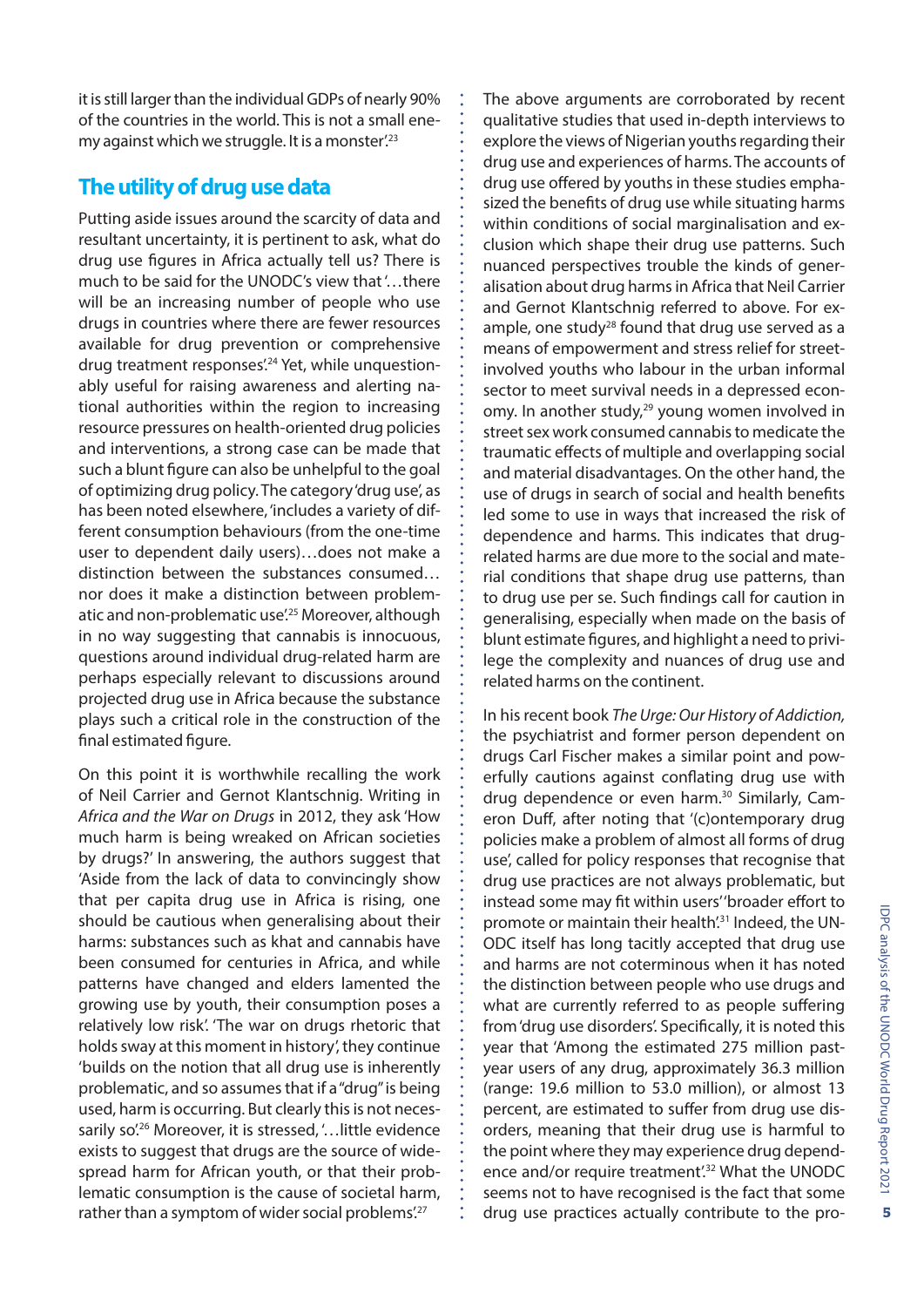motion of health and well-being, instead of only harming them as it is often thought. Acknowledging variations in drug use practices and the health benefits that sometimes underpin them would have important implications for drug policy in Africa, a continent where inequitable access to formal health services has compelled many to rely on various alternatives, including self-medication.

#### **Uneven emphasis**

When considering the *Report* as a whole, readers might question the UNODC's choice of issues to highlight. Within the context of demographic change and often related trends in urbanisation, top-line billing for drug use in Africa seems reasonable. From there, however, one wonders why certain issues are given prominence over others within discussion of the region. For example, although acknowledging the consequences of increases of the number of people who use drugs in low-income countries, particularly Africa, for prevention and treatment programmes, the UNODC is especially keen to draw attention to the possible impact on the behaviour of criminal groups. Not unreasonably, it is stressed how there is a possibility that 'criminal profits generated by drug trafficking, which are usually highest at the end of the supply chain, in consumer countries, may shift from high-income to low-income countries where resources for combating drug trafficking and money laundering may be more limited'. Such countries, it is noted, may also be 'particularly vulnerable to criminal infiltration and corruption<sup>'33</sup> It is no coincidence that this perspective neatly dovetails with the UNODC's recently published *Strategic Vision for Africa 2030*. 34 This is offered in Booklet 1 as a supporting mechanism for a '*continental response*…empowering African societies as they develop sustainable solutions to drugrelated challenges' (emphasis added).<sup>35</sup> More specifically, the *Strategic Vision* frames 'how UNODC and Member States will strengthen Africa's responses to drug control, transnational organized crime, terrorism, corruption and illicit flows in order to accelerate Africa's progress towards the 17 Sustainable Development Goals (SDGs) and the aspirations of the Africa Union's Agenda 2063: The Africa We Want'.36

Set up in this way, it is worth noting that of the five investment areas laid out in the *Strategic Vision*, three relate directly to crime.37 The disproportionate focus on crime is very telling, not least because of the reference to 'balanced drug control' in the very first investment area. In some ways, this reflects an institutionalised approach that is centred on criminal justice and wherein public health measures, though increasingly recognised, remain marginal. Of the two that do not (with the other focusing on 'Protecting Africa's Resources and Livelihoods'), 'Promoting People's Health Through Balanced Drug Control', among other things, includes the welcome recommendation to provide 'people who inject drugs with access to a comprehensive and essential package of HIV prevention services'. This language is also repeated, among other places within the *Report*, notably in Booklet 1, and is clearly a positive inclusion, including in relation to people in prisons and closed settings. Indeed, it echoes language used in the 2012 *WHO/ UNODC/UNAIDS Technical Guide for countries to set targets for universal access to HIV prevention, treatment and care for injecting drug users*. 38 It will be recalled how, among other things, the *Technical Guide*'s 'comprehensive package' includes 'needle and syringe programmes' and 'opioid substitution therapy'. The choice of phraseology, however, reflects the UNODC's worrisome ongoing reluctance to explicitly use the term 'harm reduction' in highprofile publications. Deployment of proxy phrases has long been a favoured tactic, especially when the harm reduction approach remained controversial for many member states, significantly the United States of America, and the UNODC sought to use what it deemed to be politically acceptable language when referring to specific interventions concerning injecting drug use. The continuation of such an approach in 2021 though seems somewhat incongruous within the context of the more widely accepted and largely uncontroversial status of harm reduction within UN fora, including in Vienna.39 This is especially the case considering use of the term, albeit caveated, $40$  by the UN system coordination Task Team on the Implementation of the UN System Common Position on drug-related matters, of which the UNODC is the lead agency.41 Considering the UNODC's support for human rights-based approaches and legitimate concerns regarding 'HIV prevention, treatment and care' in Africa, it is unfortunate that harm reduction is not given more prominence within the UNODC's discussion of projected increases of drug use in the region. Furthermore, it should be recalled that the term 'harm reduction' encompasses a much wider range of health interventions that go well beyond HIV prevention, treatment and care, such as overdose prevention, hepatitis C prevention, treatment and care, pill testing, and many more – all of which are ignored here with the UNODC's choice of terminology.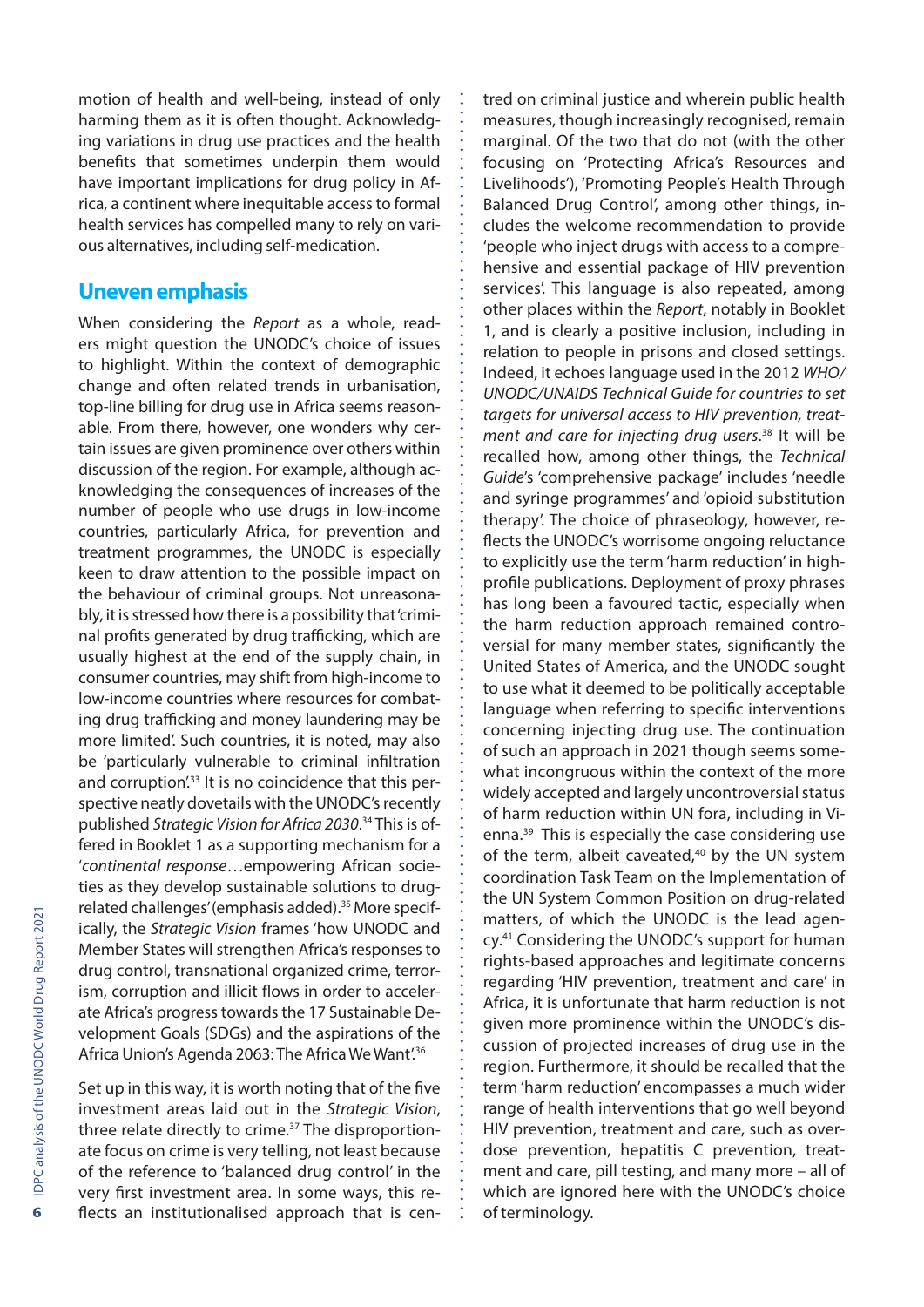Similarly, and mindful of the potential of African countries to learn policy lessons from other parts of the world before illicit markets mature, it seems that an opportunity has been missed to highlight the positive outcomes of decriminalisation of the possession of drugs for personal use. Again, this is a policy approach recommended by the UN System Common Position on drug-related matters and of the Task Team in its 2019 *What we have learned over the last ten years: A summary of knowledge acquired and produced by the UN system on drug related matters.42* The lack of direct and overt engagement with both evidence-based policy approaches in this context appears to be a legacy of the *UNODC Strategy 2021-25*, a document that underpins the *Strategic Position for Africa*. As IDPC has discussed elsewhere, the *Strategy* does not acknowledge the Common Position, and – perhaps unsurprisingly therefore – fails to adequately engage with either harm reduction or decriminalisation as effective policy choices.<sup>43</sup>

## **Summary and conclusions**

As captured in the Report, the population of people who use drugs in Africa is projected to increase from 60 million in 2018 to 83 million in 2030 based on population growth and urbanisation trends. The projection, which is based on limited and uncertain data, has implications for drug policy on the continent. This remains the case, notwithstanding the caution to view the estimated figures as a projection rather than as an 'accurate forecast of future drug use', partly because of the tendency for the uncertainty of the data to be obscured through media effects.

In our analysis, we have highlighted the need not only for better quality data, but also for a more nuanced focus on harms, including those generated by enforcement-based policies. Crucially, we have shown that estimate figures can be unhelpful in optimising drug policy, because they do not distinguish between types of substances used and between drug use and drug dependence among other considerations. Given the tendency to conflate drug use and harms in Africa, figures that do not account for nuances and complexity could easily be used to bolster support for failed drug policies.

On the above, and considering the high levels of uncertainty surrounding the data upon which the projections are based, it is unfortunate that more attention is not given to policy approaches that are supported by good evidence base (i.e., certainty). The Task Team report is, after all, called 'What we have learned'. It is only reasonable to expect these lessons to be translated into practice in terms of implementing policies that are known on the basis of solid evidence to be effective in reducing drugrelated harms, instead of those that would generate another layer of harms.

While headline figures are useful for grabbing attention, they need to be accompanied by more sophisticated analysis that captures the complexity of the African continent. Such analysis could inform tailored responses that address the unique problems of different countries, instead of the 'continental response' called for in the *Strategic Vision for Africa.* It should also be noted that there is a difference in the presented data – Booklet 1 (p. 11) shows Africa projected figure as 86 million and Asia 83 million in 2030). In booklet 2 (p. 12) the figures are the other way around. This is no doubt a simple editing error, but use of the 86 million in booklet 1 may prove useful in generating interest.

It is important to emphasize the fact that if drug use is a simple function of increases in population, as suggested by the projection, then market elimination strategies are inappropriate. Instead, more attention should be focused on reducing harm and market management (in particular harm reduction and decriminalisation). Here African states can learn lessons from elsewhere, instead of simply focusing on enforcement-oriented approaches. As recently observed by Neil Carrier and Gernot Klantschnig, '… there is a danger that drug policy in African countries – so influenced by agendas from elsewhere – may continue to gravitate to prohibition while those of other regions develop different approaches.<sup>44</sup> More emphasis should, therefore, be given in the World Drug Report to human rights and health approaches on the continent.

The end-point for the projection is the date for the attainment of the SDGs in Africa, possibly to highlight the negative effects of drug use on development. But as Carrier and Klantschnig have pointed out, 'No psychoactive substance – licit or illicit – is entirely unproblematic; of course, substances categorized as "drugs" are not necessarily problematic either, and this holds true for their impact on development in Africa too…'45 They also argued that, '…little evidence that drugs are a major impediment to African development exists, and drug policy itself, rather than the substances it seeks to control, can be seen as the root cause of many of the development harms such as increased corruption<sup>'46</sup> Rather than the 'world drug problem' '…the myriad harms surrounding "illicit" drug markets might be better understood as the result of a "world drug policy problem".<sup>47</sup>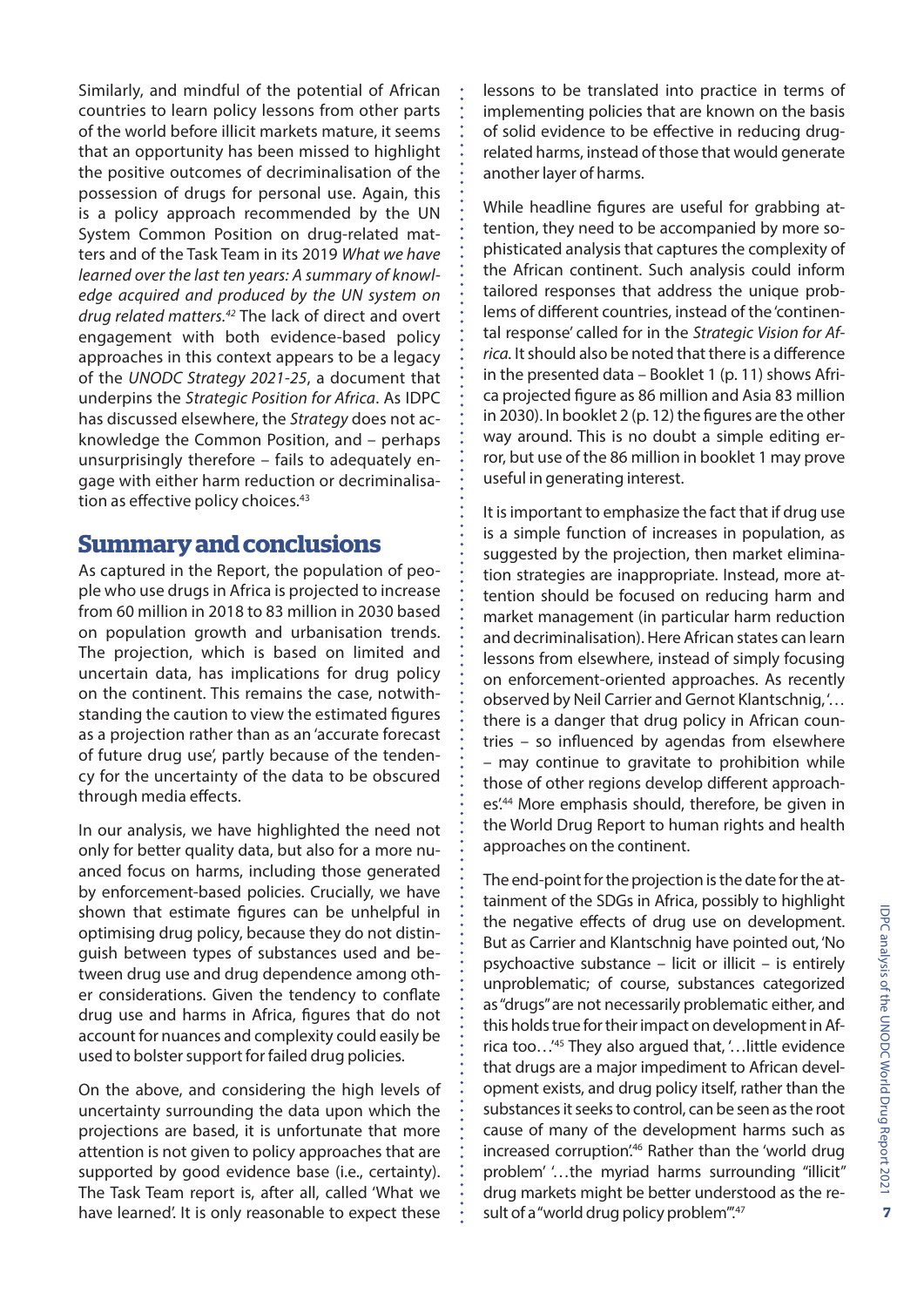#### **Acknowledgements**

This report was drafted by David Bewley-Taylor and Ediomo-Ubong Nelson (Global Drug Policy Observatory, Swansea University). As ever, any errors of fact or interpretation remain with the author.

### **Endnotes**

- 1. United Nations Office on Drugs and Crime (2021), *World Drug Report 2021*, [https://www.unodc.org/unodc/en/data-and-analysis/](https://www.unodc.org/unodc/en/data-and-analysis/wdr2021.html) [wdr2021.html](https://www.unodc.org/unodc/en/data-and-analysis/wdr2021.html)
- 2. United Nations Office on Drugs and Crime (2019), *World Drug Report 2019*, https://www.un-ilibrary.org/content/ books/9789210041744#chapters
- 3. Booklet 2, p. 9
- 4. Booklet 2, p. 16
- 5. Booklet 2, 17
- 6. Edward Paice, *Youthquake: Why African Demography Should Matter to the World*, Appollo, 2021
- 7. <https://sdgs.un.org/goals>
- 8. <https://unstats.un.org/sdgs/metadata?Text=&Goal=3&Target=3.5>
- 9. Available here: [https://www.unodc.org/res/wdr2021/field/WDR-](https://www.unodc.org/res/wdr2021/field/WDR-2021-Methodology.pdf)[2021-Methodology.pdf](https://www.unodc.org/res/wdr2021/field/WDR-2021-Methodology.pdf)
- 10. Methodology p. 38 and Booklet 2 p. 12
- 11. Methodology, p. 16
- 12. Methodology, p. 39
- 13. Annex, p. 14
- 14. United Nations Office on Drugs and Crime (2018), *Drug Use in Nigeria,* [https://www.unodc.org/documents/data-and-analysis/](https://www.unodc.org/documents/data-and-analysis/statistics/Drugs/Drug_Use_Survey_Nigeria_2019_Exsum.pdf) [statistics/Drugs/Drug\\_Use\\_Survey\\_Nigeria\\_2019\\_Exsum.pdf](https://www.unodc.org/documents/data-and-analysis/statistics/Drugs/Drug_Use_Survey_Nigeria_2019_Exsum.pdf)
- 15. Annex, p. 3
- 16. Annex, p. 3
- 17. Booklet 1, p. 26
- 18. International Expert Group on Drug Policy Metrics (February 2018), *Aligning Agendas: Drugs, Sustainable Development, and the Drive for Policy Coherence* (International Peace Institute), p. 1, [https://](https://www.ipinst.org/2018/02/drugs-sustainable-development-and-the-drive-for-policy-coherence) [www.ipinst.org/2018/02/drugs-sustainable-development-and-the](https://www.ipinst.org/2018/02/drugs-sustainable-development-and-the-drive-for-policy-coherence)[drive-for-policy-coherence](https://www.ipinst.org/2018/02/drugs-sustainable-development-and-the-drive-for-policy-coherence)
- 19. Annex, p. 41
- 20. Booklet 2, p. 13
- 21. Scheufele, D.A. & Tewksbury, D. (2007), 'Framing, Agenda Setting and Priming: The evolution of Three Media Effects Models, *Journal of Communication*'*,* **57**: 9-20
- 22. United Nations Office on Drugs and Crime (2005), *World Drug Report 2005,* [https://www.unodc.org/unodc/en/data-and-analysis/](https://www.unodc.org/unodc/en/data-and-analysis/WDR-2005.html) [WDR-2005.html](https://www.unodc.org/unodc/en/data-and-analysis/WDR-2005.html)
- 23. United Nations Office on Drugs and Crime (2005), 'Volume 1: Analysis', *World Drug Report 2005,* p. 2
- 24. Booklet 2, p. 18
- 25. Bewley-Taylor, D. (2017), 'Refocusing Metrics: Can the Sustainable Development Goals help break the 'Metrics Trap' and Modernize International Drug Control Policy', *Drugs and Alcohol Today*, **17**: 6
- 26. Carrier, N. & Klantschnig, G. (2012), *Africa and the War on Drugs* (Zed Books), p. 48
- 27. Ibid., p. 131
- 28. Nelson, E.U. (2021), "I take it to Relax and Chill': Perspectives on cannabis use from marginalized Nigerian Young Adults', *Addiction Research and Theory,* **29**: 490-499
- 29. Nelson, E.U. (2021), 'Intersectional Analysis of Cannabis Use, Stigma and Health among Marginalized Nigerian Women', *Sociology of Health and Illness,* **43:** 660-677
- 30. Fischer, C.E. (2022), *The Urge: Our History of Addiction* (Scribe Publications). Also see: Nutt, D. (19 February 2022), 'The Urge by

Carl Erik Fisher review – against the war on drugs', *The Guardian*, [https://www.theguardian.com/books/2022/feb/19/the-urge-by](https://www.theguardian.com/books/2022/feb/19/the-urge-by-carl-erik-fisher-review-against-the-war-on-drugs)[carl-erik-fisher-review-against-the-war-on-drugs](https://www.theguardian.com/books/2022/feb/19/the-urge-by-carl-erik-fisher-review-against-the-war-on-drugs)

- 31. Duff, C. (2015), 'Governing Drug Use Otherwise: For an Ethics of Care', *Journal of Sociology,* **51**: 81-96
- 32. Booklet 2, p. 20
- 33. Booklet 2, p. 18
- 34. United Nations Office on Drugs and Crime (2022), *UNODC strategic vision for Africa 2030,* [https://www.unodc.org/unodc/en/strategy/](https://www.unodc.org/unodc/en/strategy/africa-vision.html) [africa-vision.html](https://www.unodc.org/unodc/en/strategy/africa-vision.html)
- 35. Booklet 1, p. 26
- 36. Strategic Vision, p. 5
- 37. The five investment areas are: 1) promoting people's health through balanced drug control; 2) securing the safety of people from organized crime, terrorism and violence; 3) protecting Africa's resources and livelihoods; 4) safeguarding people and institutions from corruption and economic crime; and 5) making criminal justice systems more effective and accountable
- 38. World Health Organization, United Nations Office on Drugs and Crime & Joint United Nations Programme on HIV and AIDS (2012), *WHO, UNODC, UNAIDS technical guide for countries to set targets for universal access to HIV prevention, treatment and care for injecting drug users – 2012 revision*, [https://www.who.int/publications/i/](https://www.who.int/publications/i/item/978924150437) [item/978924150437](https://www.who.int/publications/i/item/978924150437)
- 39. See: Fordham, A. & Cots Fernandez, A. (12 July 2021), 'Silence costs lives: The World Drug Report 2021 and the importance of political courage', *IDPC Blog,* [https://idpc.net/blog/2021/07/silence-costs](https://idpc.net/blog/2021/07/silence-costs-lives-the-world-drug-report-2021-and-the-importance-of-political-courage)[lives-the-world-drug-report-2021-and-the-importance-of-political](https://idpc.net/blog/2021/07/silence-costs-lives-the-world-drug-report-2021-and-the-importance-of-political-courage)[courage](https://idpc.net/blog/2021/07/silence-costs-lives-the-world-drug-report-2021-and-the-importance-of-political-courage)
- 40. Where the term 'harm reduction' is mentioned in the main text of the Task Team report (p. 10 & 45), the report says 'referred by some practitioners as harm reduction' and 'by some referred to as harmReduction'. Therefore, although the approach itself may not be contested, the term 'harm reduction' is not fully endorsed
- 41. See: UN system coordination Task Team on the Implementation of the UN System Common Position on drug-related matters (March 2019), *What we have learned over the last ten years: A summary of knowledge acquired and produced by the UN system on drug related matters*, [https://www.unodc.org/documents/commissions/](https://www.unodc.org/documents/commissions/CND/2019/Contributions/UN_Entities/What_we_have_learned_over_the_last_ten_years_-_14_March_2019_-_w_signature.pdf) [CND/2019/Contributions/UN\\_Entities/What\\_we\\_have\\_learned\\_](https://www.unodc.org/documents/commissions/CND/2019/Contributions/UN_Entities/What_we_have_learned_over_the_last_ten_years_-_14_March_2019_-_w_signature.pdf) [over\\_the\\_last\\_ten\\_years\\_-\\_14\\_March\\_2019\\_-\\_w\\_signature.](https://www.unodc.org/documents/commissions/CND/2019/Contributions/UN_Entities/What_we_have_learned_over_the_last_ten_years_-_14_March_2019_-_w_signature.pdf) [pdf](https://www.unodc.org/documents/commissions/CND/2019/Contributions/UN_Entities/What_we_have_learned_over_the_last_ten_years_-_14_March_2019_-_w_signature.pdf). Here, for example, it is noted on p. 45 how the Task Teams commits 'To promote the increased investment in measures aimed at minimizing the adverse public health consequences of drug abuse, by some referred to as harm reduction, which reduce new HIV infections, improve health outcomes and deliver broader social benefits by reducing pressure on health-care and criminal justice systems...'
- 42. UN system coordination Task Team on the Implementation of the UN System Common Position on drug-related matters (March 2019), *What we have learned over the last ten years: A summary of knowledge acquired and produced by the UN system on drug related matters*, [https://www.unodc.org/documents/commissions/](https://www.unodc.org/documents/commissions/CND/2019/Contributions/UN_Entities/What_we_have_learned_over_the_last_ten_years_-_14_March_2019_-_w_signature.pdf) [CND/2019/Contributions/UN\\_Entities/What\\_we\\_have\\_learned\\_](https://www.unodc.org/documents/commissions/CND/2019/Contributions/UN_Entities/What_we_have_learned_over_the_last_ten_years_-_14_March_2019_-_w_signature.pdf) [over\\_the\\_last\\_ten\\_years\\_-\\_14\\_March\\_2019\\_-\\_w\\_signature.pdf](https://www.unodc.org/documents/commissions/CND/2019/Contributions/UN_Entities/What_we_have_learned_over_the_last_ten_years_-_14_March_2019_-_w_signature.pdf)
- 43. See: International Drug Policy Consortium (April 2021), *Supressing Coherence: The UNODC Strategy 2021-2025 and the UN System Common Position on Drugs*, [https://idpc.net/publications/2021/04/](https://idpc.net/publications/2021/04/supressing-coherence-the-unodc-strategy-2021-2025-and-the-un-system-common-position-on-drugs) [supressing-coherence-the-unodc-strategy-2021-2025-and-the-un](https://idpc.net/publications/2021/04/supressing-coherence-the-unodc-strategy-2021-2025-and-the-un-system-common-position-on-drugs)[system-common-position-on-drugs](https://idpc.net/publications/2021/04/supressing-coherence-the-unodc-strategy-2021-2025-and-the-un-system-common-position-on-drugs)
- 44. Carrier, N. & Klantschnig, G., 'Drug Policy in Africa: a history of global and regional dynamics', in: Bewley-Taylor, D. & Tinasti, K. (Eds) (2020), *Research Handbook on International Drug Policy* (Edward Elgar), p. 143
- 45. Carrier, N. & Klantschnig, G. (2012), *Africa and the War on Drugs* (Zed Books), p. 49
- 46. Ibid., p. 132
- 47. Hon Louise Arbour, former UN High Commissioner for Human Rights, in 2020; Bewley-Taylor, D. & Tinasti, K. (Eds) (2020), *Research Handbook on International Drug Policy* (Edward Elgar), p. xiv